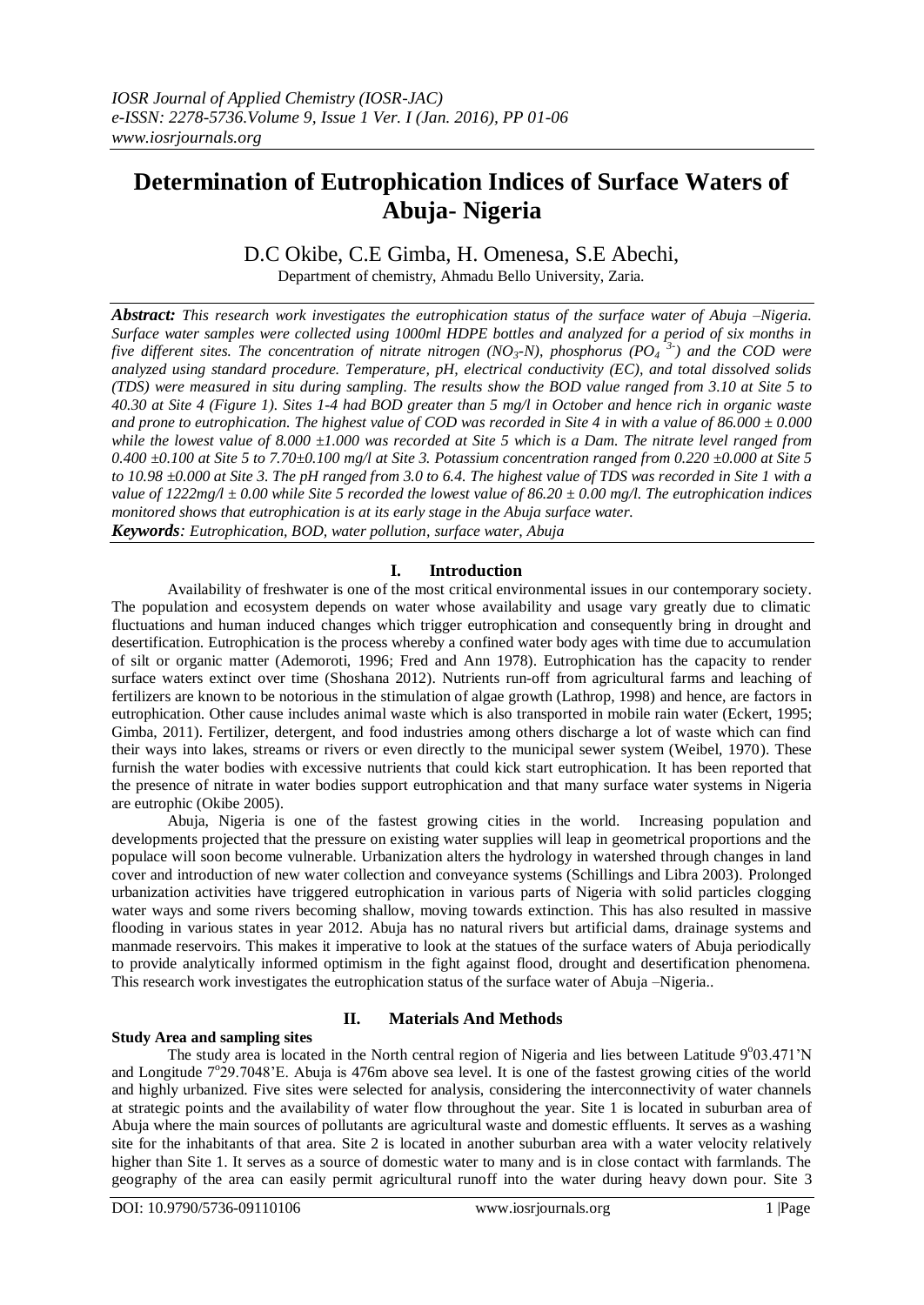collects effluents from a densely populated area and is characterized by greenish appearance and offensive odour. This area is a bee hive of economic activity and the water flow allows fine granules of sandy and silt soils ranging from 0.002-2mm to accumulate at the bottom of the channels. Site 4 collects pollutants from different zones in Wuse and the major sources are domestic waste and improper sewage disposal. Site 5 is a dam is located in Kado Estate built on  $7<sup>th</sup>$  May 2007. It serves as a relaxation center and free from indiscriminate discharge of pollutants.

#### **Sample analysis:**

Surface water samples were collected monthly from October 2013 to March 2014. A total of 240 samples were collected and analyzed. Water from about 10 cm below the water surface was collected using 1000ml HDPE bottles. The dark BOD bottles (300 ml) were used to collect sample for BOD analysis. Collected samples were preserved in cool box during sampling and transported to the laboratory for analysis. The concentration of nitrate nitrogen (NO<sub>3</sub>-N), total phosphorus (PO<sub>4</sub><sup>3-</sup>) and the COD were analyzed using standard procedure (APHA, 2005). Potassium was analyzed using flame photometer. Regarding BOD determination, the first DO reading was taken just after collecting the samples and the second one was taken after 5 days preservation in incubator at  $20^{\circ}$ C. Parameters such as temperature, pH, electrical conductivity (EC), and total dissolved solids (TDS) were measured in situ during sampling.

#### **III. Results And Discussions**

Biochemical oxygen demand (BOD) is the amount of oxygen required by bacteria for breaking down to simpler substances, the decomposable organic matter present in any water, waste water or treated effluent. BOD value is a pointer to the level of eutrophication in a water body. The BOD value ranged from 3.10 at Site 5 to 40.30 at Site 4 (Figure 1). The fluctuation in the value with months of analysis is attributed to change in velocities of water flow. Similar patterns were observed at all other Sites (Figure 1). Only site 5 recorded a low value of 3.1mg/L BOD in October probably because it is a dam with legislation restricting human activities. Sites 1-4 had BOD greater than 5 mg/l in October and hence rich in organic waste and prone to eutrophication. Samples of water with BOD values greater or equal to 10 mg/l are said to be very bad with heavy biodegradable waste deposits. Research by Taiwo *et al.,* (2012) reported BOD values as high as 534mg/l and 1352.3 mg/l in two different sites in Lagos and 4374 mg/l in Port Harcourt, 300 mg/l in Kaduna. Taiwo *et al.,* (2012) reported that investigation into eutrophication of water body should not be limited to water assessment for consumption but also in relation to its agricultural, industrial, recreational, commercial uses and its ability to sustain aquatic life. The highest value of BOD in this research was 40.300mg/l. This is a pointer to the fact that organic load of Abuja surface water is far lower compared to literature and that eutrophication is at its very early stage. Lagos and Port Harcourt have greater concentration of chemical industries and are relatively denser in population than Abuja. The BOD values of Abuja surface water shows that it can sustain life and that it is fit for agricultural, industrial, recreational, and commercial uses.



Figure 1: the BOD levels of studied sites within the period of study.

Figure 2 shows the Chemical oxygen demand (COD) during the period of study. COD is the amount of oxygen required for complete oxidation to carbon (IV) oxide and water of organic matter present in a sample of water, waste water or effluent. The highest value of COD was recorded in Site 4 in the month of October with a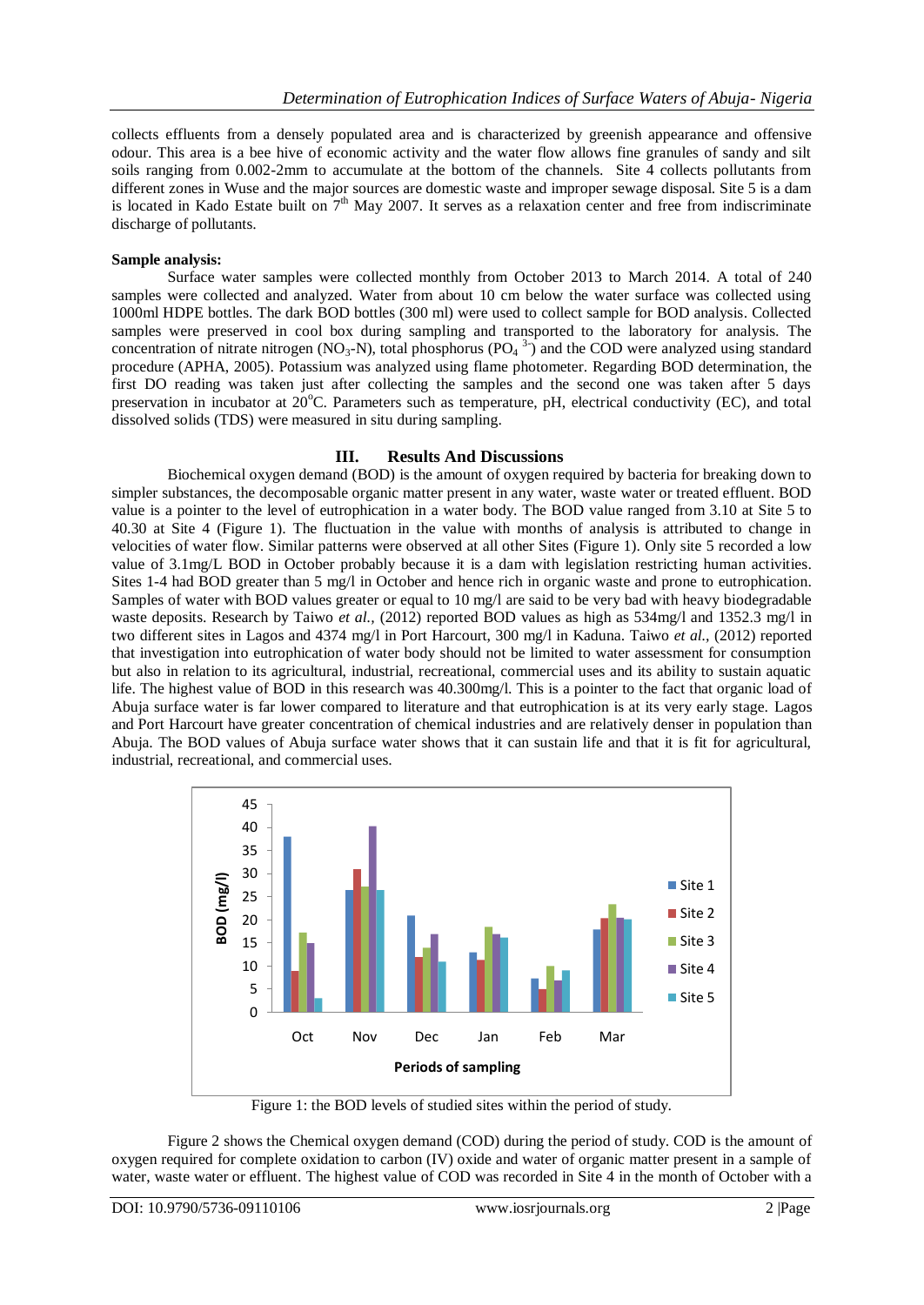value of  $86.000 \pm 0.000$  while the lowest value of  $8.000 \pm 1.000$  in October at Site 5 which is a Dam. Figure 2 shows irregular trends in the value of COD in all the sites suggesting that the major sources of waste may be due to anthropogenic activities with irregular discharges of waste with time. Taiwo *et al.,* (2012) recorded high values of 850 mg/l and 2253 mg/l for COD in two sites in Lagos and 1800 mg/l in Kaduna. The research shows a low COD compared with report in literature (Taiwo *et al*., 2012).



Figure 2: The COD values of the study sites

The variations in nitrate concentrations at the various sites are shown in Figure 3. Site 1 shows a diminishing value from  $3.520 \pm 0.106$  in October to 0.967  $\pm$  0.058 mg/l in March whereas Site 2 shows an increase from October to March. The nitrate nitrogen content varied aberrantly throughout the study period especially at Sites 3 and 4. The irregular pattern of nitrate concentration could be due to differences in pattern of rainfall with months and variation in the magnitude of farming activities at the different months. It may also be due to differences in bacteria conditions which participate in the natural nitrogen cycle producing nitrate for plant metabolism. The nitrate level ranged from  $0.400 \pm 0.100$  at Site 5 to 7.70 $\pm 0.100$  mg/l at Site 3. Nitrate concentration is a major determinant of eutrophication profile. Akin-Oriola (2003) reported very low values of nitrate in the range of 0.00-0.40mg/l with an average of 0.16±0.04mg/l for Ibadan in Western part of Nigeria.



Figure 3: The variation of nitrate concentration within the study period

The phosphate level of the study area is shown in Figure 4. Only Site 1 shows a progressive increase in phosphate concentrations from October (3.600  $\pm$  0.000) to March (13.300  $\pm$  0.100 mg/l). However, the results from Sites 2 to 5 show varying concentration of phosphate. Phosphorus, the most vital nutrient effecting productivity of natural water, fluctuated between 3.60 mg/l to 13.30 mg/l. This may be due to irregular release of phosphate from sediments or bacteria oxidation of phosphorous compounds and perturbation from human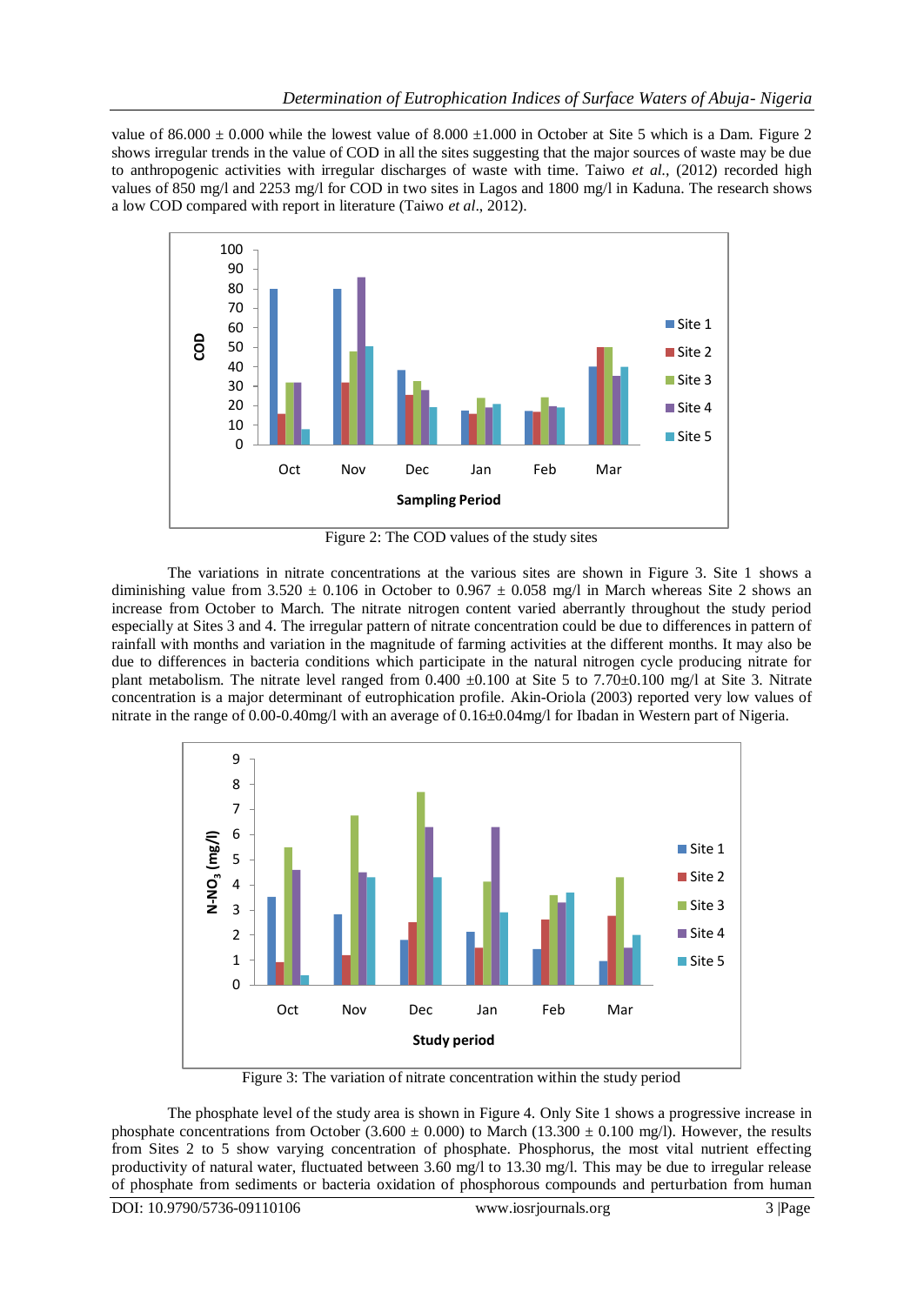activities through waste disposal. Pinto-Coelho (1998) reported that phosphorus, nitrogen and chlorophyll are widely used to monitor the progress of eutrophication in aquatic ecosystem.



Figure 4: The variation of phosphorous concentration within the study period

Potassium concentration ranged from  $0.220 \pm 0.000$  at Site 5 to 10.98  $\pm 0.000$  mg/l at Site 3 as shown in Figure 5. The potassium level was very low in the month of January with almost a general decrease from October to January. This may be due to the reduction in the use of the popular NPK fertilizers as the year approached the dry season and hence reduction in farming activities. A rapid leap in potassium concentration was again noticed from February to March in all sites suggesting that potassium might have been introduced by resumption of cultivation usually by irrigation along the water bodies.

The conductivity was exceptionally high at Site 1 by October but generally between 100 and 200 µs/cm (Figure 6). Generally, as the water becomes less in volume or move with slow uniform velocity; most of the ions in solution migrate to the bottom leading to a reduced concentration on the top surface water. Anake *et al.,*  (2013) reported that conductivity is often used as a surrogate for TDS and that a conductivity of 1400 µs/cm is equivalent to 1000µg/L of dissolved solid.



Figure 5: The concentration of potassium at the study sites

The conductivities reported by Anake *et al.,* (2013) varied from 116 µs/cm to 396 µs/cm for surface waters and 36.5 µs/cm to 98.2 µs/cm for portable water. Standard Organization of Nigeria (SON) permissible limits for unpolluted water was fixed at 1000 µs/cm Anake *et al.,* (2013). The conductivity was above 2000 µs/cm at Site 1 implying high level of pollution. However, the values were less than a 1000 µs/cm at the subsequent months of analysis. Moshood (2008) observed higher conductivity during rainy season which he attributed to increased in concentration of cations such as magnesium and sulphate while utilization of these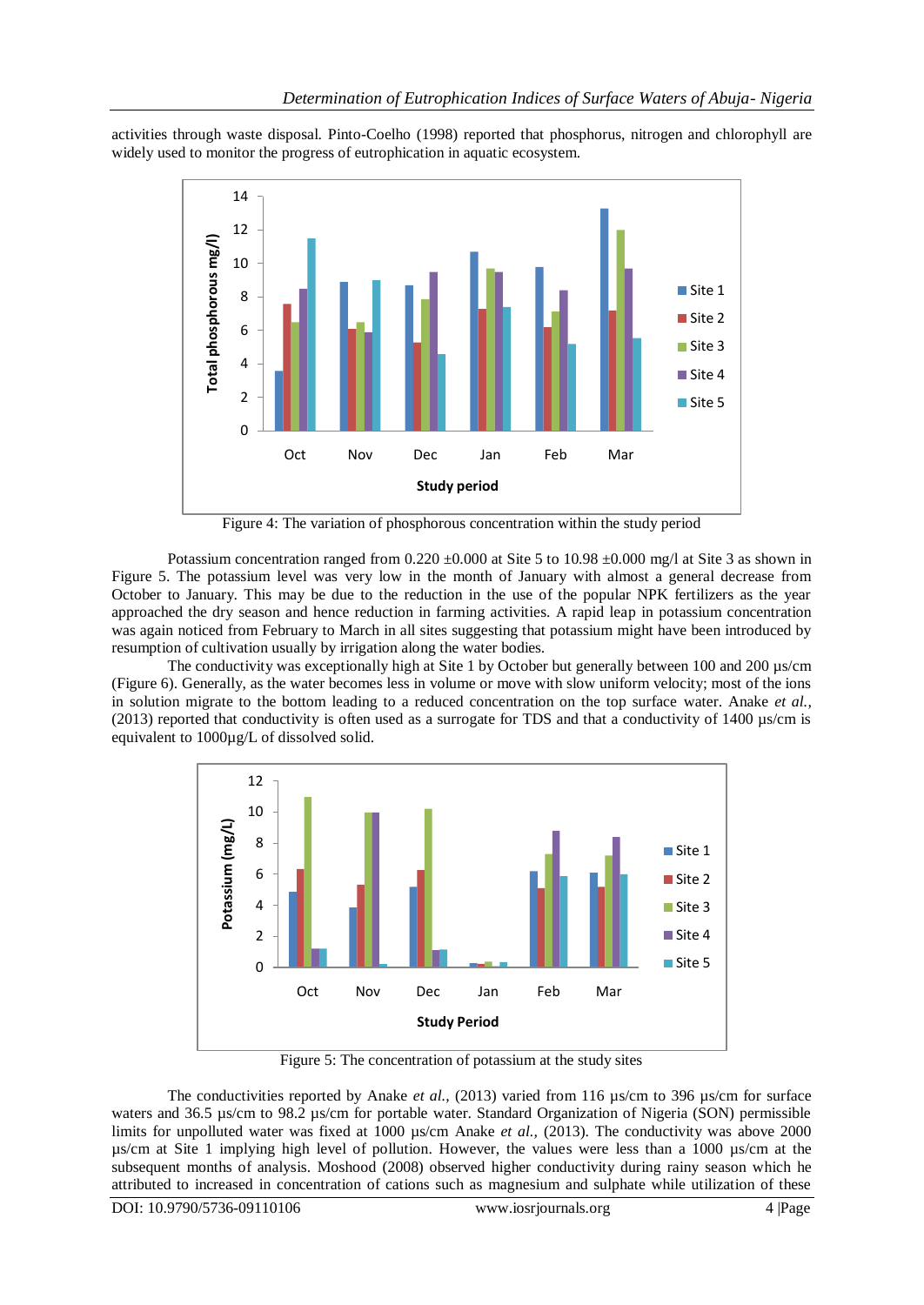salts by planktons and macrophytes produce reduction in conductivity. Moshood (2008) observed in Kwara State of Nigeria that 80.40µs/cm-178.80µs/cm would support diverse species of organism. In this research work, the values of conductivities obtained were far higher than 80.40µs/cm-178.80µs/cm so there is limitation placed on the survival of certain organisms in Abuja aquatic environment.

The highest values of TDS of the four sites were recorded in Site 1 in the month of October with a value of  $1222mg/l \pm 0.00$  while Site 5 recorded its lowest value of  $86.20 \pm 0.00$  in the month of October. This high value of total dissolved solid in the month of October could be due to higher rainfall pattern compared to other months and hence higher water volume and consequently higher entropy in the solid particles making them to dissolve better in the water samples. Moshood (2008) adduced that settling of dissolved salts coupled with uptake of ions may be responsible for lower TDS in dry season as observed in this research.



Figure 6: Conductivity values of the different sites

All the sites showed increase in pH value from October to March suggesting that there was a decreasing trend in anthropogenic activities such as fertilizer application to farms. Anake *et al.,* (2013) reported that low level of pH could be attributed to presence of excess  $CO<sub>2</sub>$  and  $SO<sub>2</sub>$  caused by microbial activities. The pH ranged from 3.0 to 6.4 as shown in Figure 8.



Figure 7: TDS values of the different sites